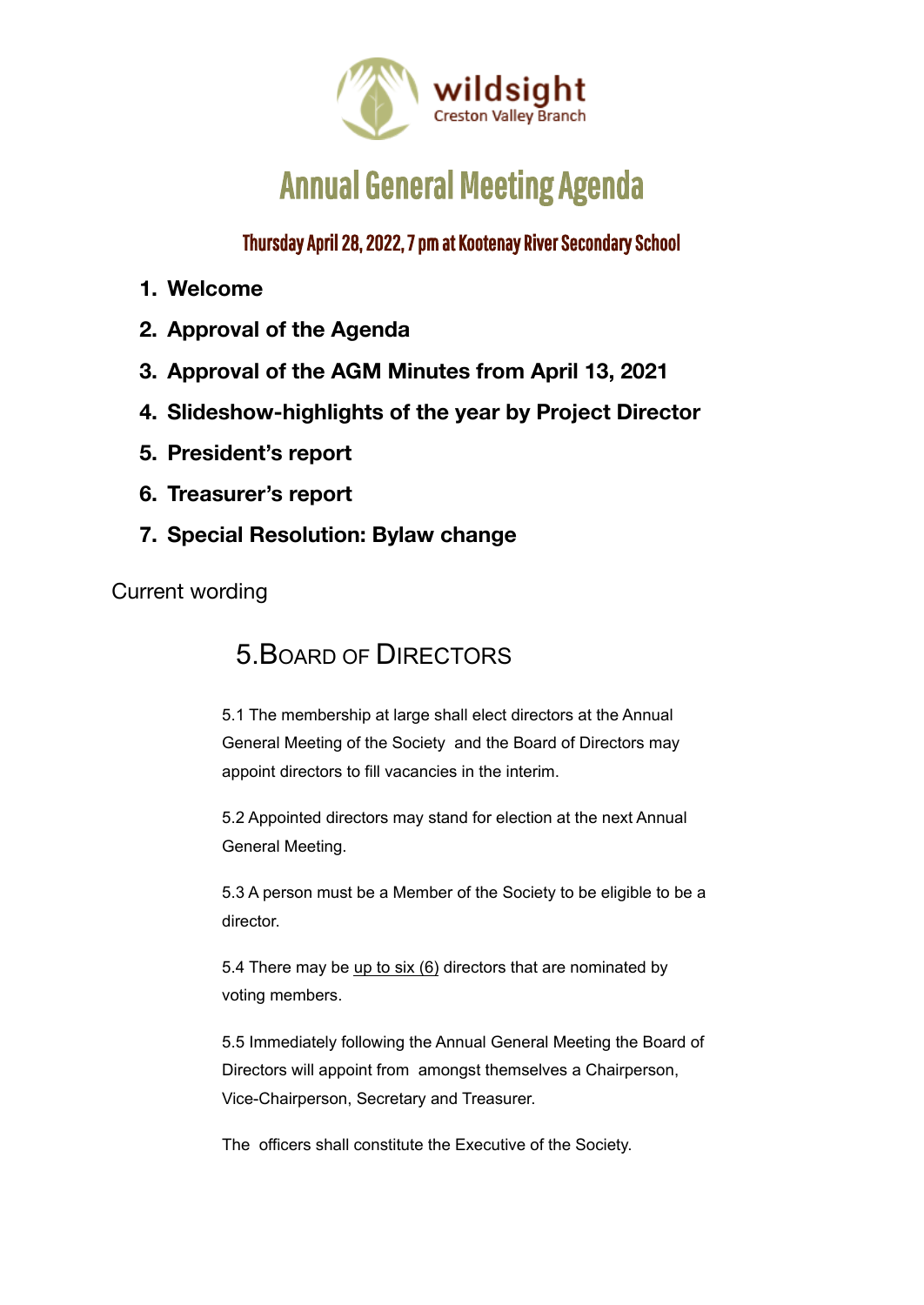

The Board of Directors may also appoint such other positions of Directors at large as the members of the Society determine, whose duties shall be as set out in these bylaws.

### Proposed Amendment

## 5.BOARD OF DIRECTORS

5.1 The membership at large shall elect directors at the Annual General Meeting of the Society and the Board of Directors may appoint directors to fill vacancies in the interim.

5.2 Appointed directors may stand for election at the next Annual General Meeting.

5.3 A person must be a Member of the Society to be eligible to be a director.

5.4 There may be from six  $(6)$  to ten  $(10)$  directors that are nominated by voting members.

5.5 Immediately following the Annual General Meeting the Board of Directors will appoint from amongst themselves a Chairperson, Vice-Chairperson, Secretary and Treasurer.

The officers shall constitute the Executive of the Society. The Board of Directors may also appoint such other positions of Directors at large as the members of the Society determine, whose duties shall be as set out in these bylaws.

### **8. Questions**

#### **9. Nominees as per list, additions?**

- President: Brian Churchill
- Vice President: Gitte Grover
- Secretary/Treasurer: Connie Larochelle